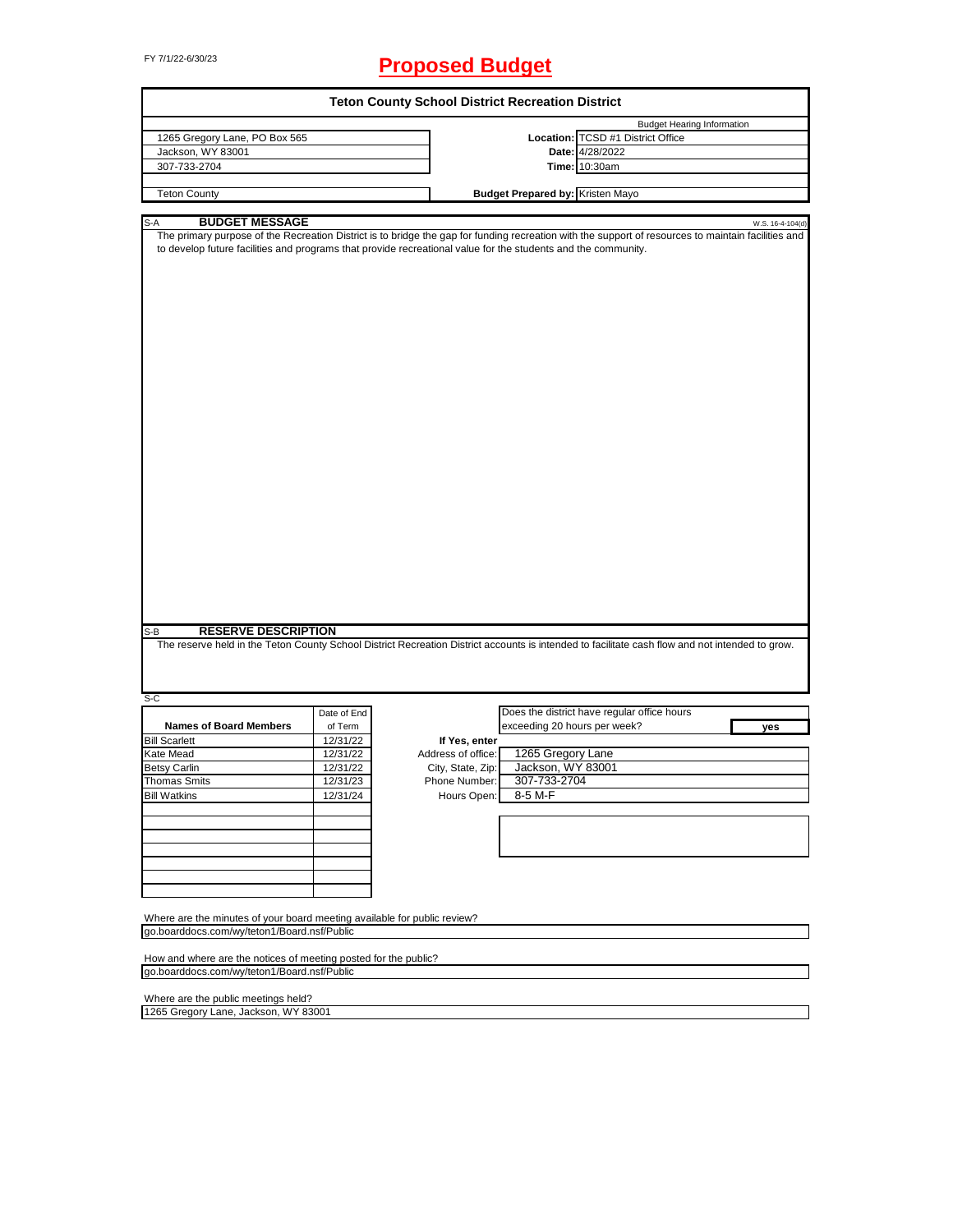#### **PROPOSED BUDGET SUMMARY**

|       | <b>OVERVIEW</b>                                             | 2020-2021<br>Actual | 2021-2022<br>Estimated | 2022-2023<br>Proposed | Pending<br>Approval |
|-------|-------------------------------------------------------------|---------------------|------------------------|-----------------------|---------------------|
| $S-1$ | <b>Total Budgeted Expenditures</b>                          | \$1,676,210         | \$1,826,437            | \$2.201.000           |                     |
| $S-2$ | <b>Total Principal to Pay on Debt</b>                       | \$0                 | \$0                    |                       |                     |
| $S-3$ | <b>Total Change to Restricted Funds</b>                     | \$0                 | \$0                    |                       |                     |
| $S-4$ | <b>Total General Fund and Forecasted Revenues Available</b> | \$982.172           | \$2,451,154            | \$3,763,665           |                     |
| $S-5$ | Amount requested from County Commissioners                  | \$485,257           | \$1,855,098            | \$3,242,165           |                     |
| $S-6$ | <b>Additional Funding Needed:</b>                           |                     |                        |                       |                     |

| <b>REVENUE SUMMARY</b> |                                              | 2020-2021           | 2021-2022              | 2022-2023                                               | Pending                                                                                                                                                                                                                              |
|------------------------|----------------------------------------------|---------------------|------------------------|---------------------------------------------------------|--------------------------------------------------------------------------------------------------------------------------------------------------------------------------------------------------------------------------------------|
|                        |                                              | Actual              | Estimated              | Proposed                                                | Approval                                                                                                                                                                                                                             |
| $S-7$                  | <b>Operating Revenues</b>                    | \$0                 | \$0                    | \$0                                                     | en de la familie de la familie de la familie de la familie de la familie de la familie de la familie de la fam<br>De la familie de la familie de la familie de la familie de la familie de la familie de la familie de la famili     |
| $S-8$                  | Tax levy (From the County Treasurer)         | \$485,257           | \$1,855,098            | \$3,242,165                                             | <u> Kalifornia kontroll</u>                                                                                                                                                                                                          |
| $S-9$                  | <b>Government Support</b>                    | \$0                 | \$0                    | \$0                                                     | en de la familie de la familie de la familie de la familie de la familie de la familie de la familie de la fam<br>Constituit de la familie de la familie de la familie de la familie de la familie de la familie de la familie d     |
| $S-10$                 | Grants                                       | \$0                 | \$0                    | \$0                                                     | en de la familie de la familie de la familie de la familie de la familie de la familie de la familie de la fam<br>Estat de la familie de la familie de la familie de la familie de la familie de la familie de la familie de la      |
| $S-11$                 | Other County Support (Not from Co. Treas.)   | \$0                 | \$0                    | \$0                                                     | en de la familie de la familie de la familie de la familie de la familie de la familie de la familie de la fam<br>Estatubat de la familie de la familie de la familie de la familie de la familie de la familie de la familie de     |
| $S-12$                 | <b>Miscellaneous</b>                         | \$148.862           | \$248.003              | \$151.500                                               | a a shekarar 2009<br>Marejeo                                                                                                                                                                                                         |
| $S-13$                 | <b>Other Forecasted Revenue</b>              | \$0                 | \$0                    | \$0                                                     | an<br>Mari                                                                                                                                                                                                                           |
|                        |                                              |                     |                        |                                                         |                                                                                                                                                                                                                                      |
| $S-14$                 | <b>Total Revenue</b>                         | \$634,119           | \$2,103,101            | \$3,393,665                                             |                                                                                                                                                                                                                                      |
| FY 7/1/22-6/30/23      |                                              |                     |                        | <b>Teton County School District Recreation District</b> |                                                                                                                                                                                                                                      |
|                        | <b>EXPENDITURE SUMMARY</b>                   | 2020-2021           | 2021-2022              | 2022-2023                                               | Pending                                                                                                                                                                                                                              |
|                        |                                              | Actual              | Estimated              | Proposed                                                | Approval                                                                                                                                                                                                                             |
| $S-15$                 | <b>Capital Outlay</b>                        | \$0                 | \$0                    | \$0                                                     | en de la f                                                                                                                                                                                                                           |
| $S-16$                 | <b>Interest and Fees On Debt</b>             | \$0                 | \$0                    | \$0                                                     | en de la familie de la familie de la familie de la familie de la familie de la familie de la familie de la fam<br>Construction de la familie de la familie de la familie de la familie de la familie de la familie de la familie     |
| $S-17$                 | Administration                               | \$1,676,210         | \$1,826,437            | \$2,201,000                                             | a sa mga bayang nagsalalan ng mga bayang ng mga bayang ng mga bayang ng mga bayang ng mga bayang ng mga bayan                                                                                                                        |
| $S-18$                 | <b>Operations</b>                            | \$0                 | \$0                    | \$0                                                     |                                                                                                                                                                                                                                      |
| $S-19$                 | <b>Indirect Costs</b>                        | \$0                 | \$0                    | \$0                                                     | e de la composición de la composición de la composición de la composición de la composición de la composición<br>Campo de la composición de la composición de la composición de la composición de la composición de la composic      |
| S-20R                  | <b>Expenditures paid by Reserves</b>         | \$0                 | \$0                    | \$0                                                     |                                                                                                                                                                                                                                      |
| $S-20$                 | <b>Total Expenditures</b>                    | \$1,676,210         | \$1,826,437            | \$2,201,000                                             | <u> Kalifornia (h. 1988)</u>                                                                                                                                                                                                         |
|                        |                                              |                     |                        |                                                         |                                                                                                                                                                                                                                      |
|                        | <b>DEBT SUMMARY</b>                          | 2020-2021<br>Actual | 2021-2022<br>Estimated | 2022-2023                                               | Pending                                                                                                                                                                                                                              |
|                        |                                              |                     |                        | Proposed                                                | Approval                                                                                                                                                                                                                             |
| $S-21$                 | <b>Principal Paid on Debt</b>                | \$0                 | \$0                    | \$0                                                     | elli kuulu                                                                                                                                                                                                                           |
|                        |                                              |                     |                        |                                                         |                                                                                                                                                                                                                                      |
|                        | <b>CASH AND INVESTMENTS</b>                  | 2020-2021           | 2021-2022              | 2022-2023                                               | Pending                                                                                                                                                                                                                              |
|                        |                                              | Actual              | Estimated              | Proposed                                                | Approval                                                                                                                                                                                                                             |
|                        |                                              |                     |                        |                                                         | <u> Elimento est</u>                                                                                                                                                                                                                 |
| $S-22$                 | TOTAL GENERAL FUNDS                          | \$348,053           | \$348,053              | \$370,000                                               |                                                                                                                                                                                                                                      |
|                        | <b>Summary of Reserve Funds</b>              |                     |                        |                                                         |                                                                                                                                                                                                                                      |
| $S-23$                 | <b>Beginning Balance in Reserve Accounts</b> |                     |                        |                                                         |                                                                                                                                                                                                                                      |
| $S-24$                 | a. Sinking and Debt Service Funds            | \$0                 | \$0                    | \$0                                                     |                                                                                                                                                                                                                                      |
| $S-25$                 | b. Reserves                                  | \$0                 | \$0                    | \$0                                                     | e de la provincia de la provincia de la provincia de la provincia de la provincia de la provincia de la provin<br>Composito de la provincia de la provincia de la provincia de la provincia de la provincia de la provincia de<br>Co |
| $S-26$                 | c. Bond Funds                                | \$0                 | \$0                    | \$0                                                     |                                                                                                                                                                                                                                      |
|                        | Total Reserves (a+b+c)                       | \$0                 | \$0                    | \$0                                                     | en de la familie de la familie de la familie de la familie de la familie de la familie de la familie de la fam<br>Estat de la familie de la familie de la familie de la familie de la familie de la familie de la familie de la      |
| $S-27$                 | Amount to be added                           |                     |                        |                                                         |                                                                                                                                                                                                                                      |
| $S-28$                 | a. Sinking and Debt Service Funds            | \$0                 | \$0                    | \$0                                                     | e de la construcción de la construcción de la construcción de la construcción de la construcción de la constru                                                                                                                       |
| $S-29$                 | b. Reserves                                  | \$0                 | \$0                    | \$0                                                     |                                                                                                                                                                                                                                      |
| $S-30$                 | c. Bond Funds                                | \$0                 | \$0                    | \$0                                                     |                                                                                                                                                                                                                                      |
|                        | Total to be added (a+b+c)                    | \$0                 | \$0                    | \$0                                                     | en de la familie de la familie de la familie de la familie de la familie de la familie de la familie de la fa<br>Constitution de la familie de la familie de la familie de la familie de la familie de la familie de la familie      |
| $S-31$                 | Subtotal                                     | \$0                 | \$0                    | \$0                                                     | 199                                                                                                                                                                                                                                  |
| $S-32$                 | <b>Less Total to be spent</b>                | \$0                 | \$0                    | \$0                                                     | en de la filòla<br>Ballon                                                                                                                                                                                                            |
| $S-33$                 | TOTAL RESERVES AT END OF FISCAL YEAR         | \$0                 | \$0                    | $\overline{50}$                                         | en eller<br>Stadt Stadt Stadt Stadt Stadt Stadt Stadt Stadt Stadt Stadt Stadt Stadt Stadt Stadt Stadt Stadt Stadt Stadt S                                                                                                            |
|                        |                                              |                     |                        |                                                         | <b>End of Summarv</b>                                                                                                                                                                                                                |

*Budget Officer / District Official (if not same as "Submitted by")*

Date adopted by Special District

Jackson, WY 83001 **DISTRICT ADDRESS:** 1265 Gregory Lane, PO Box 565 **PREPARED BY:** Kristen Mayo

**DISTRICT PHONE:** 307-733-2704

1/23/19 *Form approved by Wyoming Department of Audit, Public Funds Division Prepared in compliance with the Uniform Municipal Fiscal Procedures Act (W.S. 16-4-101 through 124) as it applies.*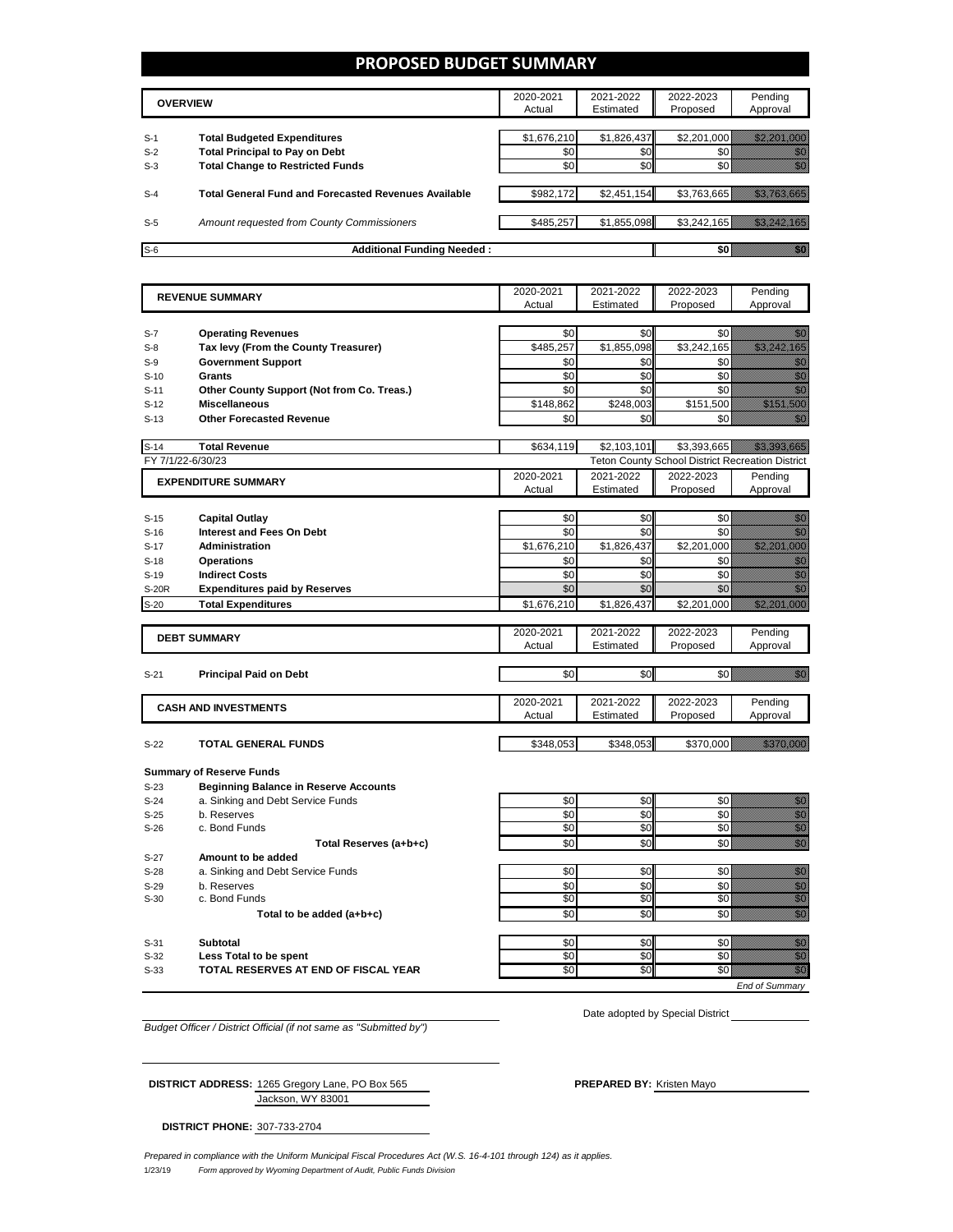Teton County School District Recreation District **NAME OF DISTRICT/BOARD**

**FYE** 6/30/2023

|           | PROPERTY TAXES AND ASSESSMENTS                 |                                 |                     |                        |                       |                                                                                                                                                                                                                                  |
|-----------|------------------------------------------------|---------------------------------|---------------------|------------------------|-----------------------|----------------------------------------------------------------------------------------------------------------------------------------------------------------------------------------------------------------------------------|
|           |                                                |                                 |                     |                        |                       |                                                                                                                                                                                                                                  |
|           |                                                | <b>DOA Chart</b><br>of Accounts | 2020-2021<br>Actual | 2021-2022<br>Estimated | 2022-2023<br>Proposed | Pending<br>Approval                                                                                                                                                                                                              |
| $R-1$     | <b>Property Taxes and Assessments Received</b> |                                 |                     |                        |                       |                                                                                                                                                                                                                                  |
| $R-1.1$   | Tax Levy (From the County Treasurer)           | 4001                            | \$485,257           | \$1,855,098            | \$3,242,165           | <u> Kalifornia (h. 1888).</u>                                                                                                                                                                                                    |
| $R-1.2$   | Other County Support (see note on the right)   | 4005                            |                     |                        |                       |                                                                                                                                                                                                                                  |
|           | <b>FORECASTED REVENUE</b>                      |                                 |                     |                        |                       |                                                                                                                                                                                                                                  |
|           |                                                |                                 |                     |                        |                       |                                                                                                                                                                                                                                  |
|           |                                                | <b>DOA Chart</b><br>of Accounts | 2020-2021<br>Actual | 2021-2022<br>Estimated | 2022-2023<br>Proposed | Pending<br>Approval                                                                                                                                                                                                              |
| $R-2$     | <b>Revenues from Other Governments</b>         |                                 |                     |                        |                       |                                                                                                                                                                                                                                  |
| $R-2.1$   | State Aid                                      | 4211                            |                     |                        |                       |                                                                                                                                                                                                                                  |
|           | R-2.2 Additional County Aid (non-treasurer)    | 4237                            |                     |                        |                       |                                                                                                                                                                                                                                  |
| R-2.3     | City (or Town) Aid                             | 4237                            |                     |                        |                       |                                                                                                                                                                                                                                  |
| $R - 2.4$ | Other (Specify)                                | 4237                            |                     |                        |                       |                                                                                                                                                                                                                                  |
| $R - 2.5$ | <b>Total Government Support</b>                |                                 | \$0                 | \$0                    | \$0                   | e de la composición de la composición de la composición de la composición de la composición de la composición<br>Composición                                                                                                     |
| $R-3$     | <b>Operating Revenues</b>                      |                                 |                     |                        |                       |                                                                                                                                                                                                                                  |
| $R - 3.1$ | <b>Customer Charges</b>                        | 4300                            |                     |                        |                       |                                                                                                                                                                                                                                  |
|           | R-3.2 Sales of Goods or Services               | 4300                            |                     |                        |                       |                                                                                                                                                                                                                                  |
|           | R-3.3 Other Assessments                        | 4503                            |                     |                        |                       |                                                                                                                                                                                                                                  |
| $R - 3.4$ | <b>Total Operating Revenues</b>                |                                 | \$0                 | \$0                    | \$0                   | e di Sala                                                                                                                                                                                                                        |
| $R-4$     | Grants                                         |                                 |                     |                        |                       |                                                                                                                                                                                                                                  |
| $R - 4.1$ | <b>Direct Federal Grants</b>                   | 4201                            |                     |                        |                       |                                                                                                                                                                                                                                  |
|           | R-4.2 Federal Grants thru State Agencies       | 4201                            |                     |                        |                       |                                                                                                                                                                                                                                  |
|           | R-4.3 Grants from State Agencies               | 4211                            |                     |                        |                       |                                                                                                                                                                                                                                  |
| $R - 4.4$ | <b>Total Grants</b>                            |                                 | \$0                 | \$0                    | \$0                   | en de la familie de la familie de la familie de la familie de la familie de la familie de la familie de la fam<br>Constituit de la familie de la familie de la familie de la familie de la familie de la familie de la familie d |
| $R-5$     | <b>Miscellaneous Revenue</b>                   |                                 |                     |                        |                       |                                                                                                                                                                                                                                  |
| $R - 5.1$ | Interest                                       | 4501                            | \$1,675             | \$1,182                | \$1,500               | <u>ti mana</u>                                                                                                                                                                                                                   |
| R-5.2     | Other: Specify<br>Refund of Prior Year Expe    | 4500                            | \$147,187           | \$246,821              | \$150,000             | <u> Maria Sant</u>                                                                                                                                                                                                               |
| $R - 5.3$ | Other: Additional                              |                                 |                     |                        |                       |                                                                                                                                                                                                                                  |
| $R - 5.4$ | <b>Total Miscellaneous</b>                     |                                 | \$148,862           | \$248,003              | \$151,500             | <u>ta manazar</u>                                                                                                                                                                                                                |
| $R - 5.5$ | <b>Total Forecasted Revenue</b>                |                                 | \$148,862           | \$248,003              | \$151,500             | <u>talian yang berasala</u>                                                                                                                                                                                                      |
| $R-6$     | <b>Other Forecasted Revenue</b>                |                                 |                     |                        |                       |                                                                                                                                                                                                                                  |
| $R - 6.1$ | a. Other past due as estimated by Co. Treas.   | 4004                            |                     |                        |                       |                                                                                                                                                                                                                                  |
| $R-6.2$   | b. Other forecasted revenue (specify):         |                                 |                     |                        |                       |                                                                                                                                                                                                                                  |
| $R-6.3$   |                                                | 4500                            |                     |                        |                       |                                                                                                                                                                                                                                  |
| $R-6.4$   |                                                | 4500                            |                     |                        |                       |                                                                                                                                                                                                                                  |
| $R-6.5$   |                                                |                                 |                     |                        |                       |                                                                                                                                                                                                                                  |
| $R-6.6$   | Total Other Forecasted Revenue (a+b)           |                                 | \$0                 | \$0                    | \$0                   | e di T                                                                                                                                                                                                                           |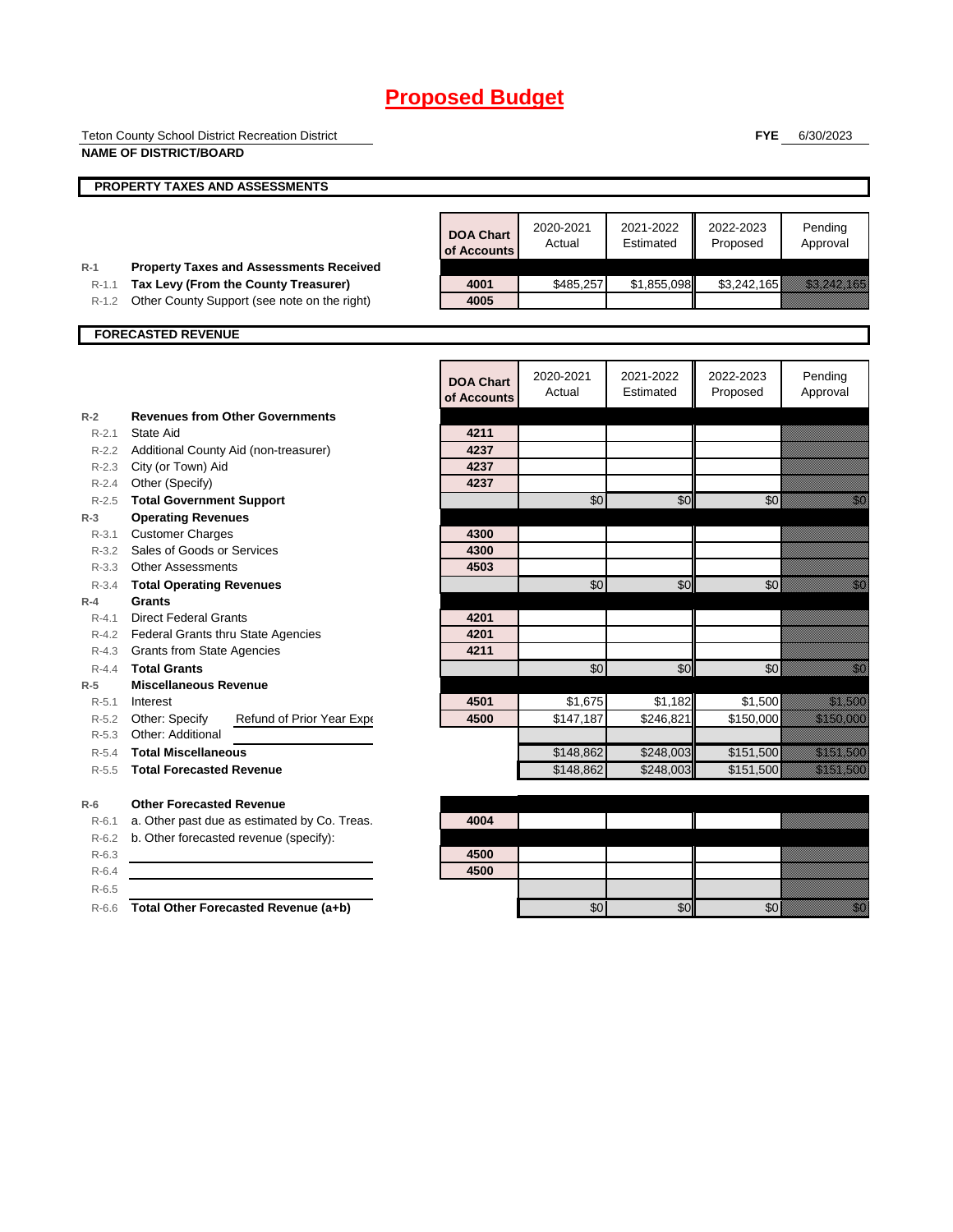## **CAPITAL OUTLAY BUDGET**

|           |                             | vi nuuv |
|-----------|-----------------------------|---------|
| $E-1$     | <b>Capital Outlay</b>       |         |
| $E - 1.1$ | <b>Real Property</b>        | 6201    |
| $E - 1.2$ | Vehicles                    | 6210    |
| $E-1.3$   | Office Equipment            | 6211    |
| $E - 1.4$ | Other (Specify)             |         |
| $E - 1.5$ |                             | 6200    |
| $E - 1.6$ |                             | 6200    |
| $E-1.7$   |                             |         |
| $E-1.8$   | <b>TOTAL CAPITAL OUTLAY</b> |         |
|           |                             |         |

| <b>DOA Chart</b><br>of Accounts | 2020-2021<br>Actual | 2021-2022<br>Estimated | 2022-2023<br>Proposed | Pending<br>Approval |
|---------------------------------|---------------------|------------------------|-----------------------|---------------------|
|                                 |                     |                        |                       |                     |
| 6201                            |                     |                        |                       |                     |
| 6210                            |                     |                        |                       |                     |
| 6211                            |                     |                        |                       |                     |
|                                 |                     |                        |                       |                     |
| 6200                            |                     |                        |                       |                     |
| 6200                            |                     |                        |                       |                     |
|                                 |                     |                        |                       |                     |
|                                 |                     |                        |                       |                     |

#### **ADMINISTRATION BUDGET**

|           |                                      | <b>DOA Chart</b><br>of Accounts | 2020-2021<br>Actual | 2021-2022<br>Estimated | 2022-2023<br>Proposed | Pending<br>Approval           |
|-----------|--------------------------------------|---------------------------------|---------------------|------------------------|-----------------------|-------------------------------|
| $E-2$     | <b>Personnel Services</b>            |                                 |                     |                        |                       |                               |
| $E - 2.1$ | Administrator                        | 7002                            |                     |                        |                       |                               |
| $E-2.2$   | Secretary                            | 7003                            |                     |                        |                       |                               |
| $E - 2.3$ | Clerical                             | 7004                            |                     |                        |                       |                               |
| $E - 2.4$ | Other (Specify)                      |                                 |                     |                        |                       |                               |
| $E - 2.5$ |                                      | 7005                            |                     |                        |                       |                               |
| $E - 2.6$ |                                      | 7005                            |                     |                        |                       |                               |
| $E - 2.7$ |                                      |                                 |                     |                        |                       |                               |
| $E-3$     | <b>Board Expenses</b>                |                                 |                     |                        |                       |                               |
| $E - 3.1$ | Travel                               | 7011                            |                     |                        |                       |                               |
| $E - 3.2$ | Mileage                              | 7012                            |                     |                        |                       |                               |
| $E - 3.3$ | Other (Specify)                      |                                 |                     |                        |                       |                               |
| $E - 3.4$ |                                      | 7013                            |                     |                        |                       |                               |
| $E - 3.5$ |                                      | 7013                            |                     |                        |                       |                               |
| $E - 3.6$ |                                      |                                 |                     |                        |                       |                               |
| $E-4$     | <b>Contractual Services</b>          |                                 |                     |                        |                       |                               |
| $E - 4.1$ | Legal                                | 7021                            | \$799               | \$782                  | \$1,000               | <u> Karl Sara</u>             |
| $E - 4.2$ | Accounting/Auditing                  | 7022                            |                     |                        |                       |                               |
| $E - 4.3$ | Other (Specify)                      |                                 |                     |                        |                       |                               |
| $E - 4.4$ |                                      | 7023                            |                     |                        |                       |                               |
| $E - 4.5$ |                                      | 7023                            |                     |                        |                       |                               |
| $E-4.6$   |                                      |                                 |                     |                        |                       |                               |
| $E-5$     | <b>Other Administrative Expenses</b> |                                 |                     |                        |                       |                               |
| $E - 5.1$ | <b>Office Supplies</b>               | 7031                            |                     |                        |                       |                               |
| $E-5.2$   | Office equipment, rent & repair      | 7032                            |                     |                        |                       |                               |
| $E - 5.3$ | Education                            | 7033                            |                     |                        |                       |                               |
| $E - 5.4$ | Registrations                        | 7034                            |                     |                        |                       |                               |
| $E-5.5$   | Other (Specify)                      |                                 |                     |                        |                       |                               |
| $E-5.6$   | Recreation Grants to Organizations   | 7035                            | \$1,675,411         | \$1,825,655            | \$2,200,000           | <u> Kalifornia (h. 1888).</u> |
| $E - 5.7$ |                                      | 7035                            |                     |                        |                       |                               |
| $E - 5.8$ |                                      |                                 |                     |                        |                       |                               |
| $E-6$     | <b>TOTAL ADMINISTRATION</b>          |                                 | \$1,676,210         | \$1,826,437            | \$2,201,000           | <u>ta masa masa s</u>         |

 $\blacksquare$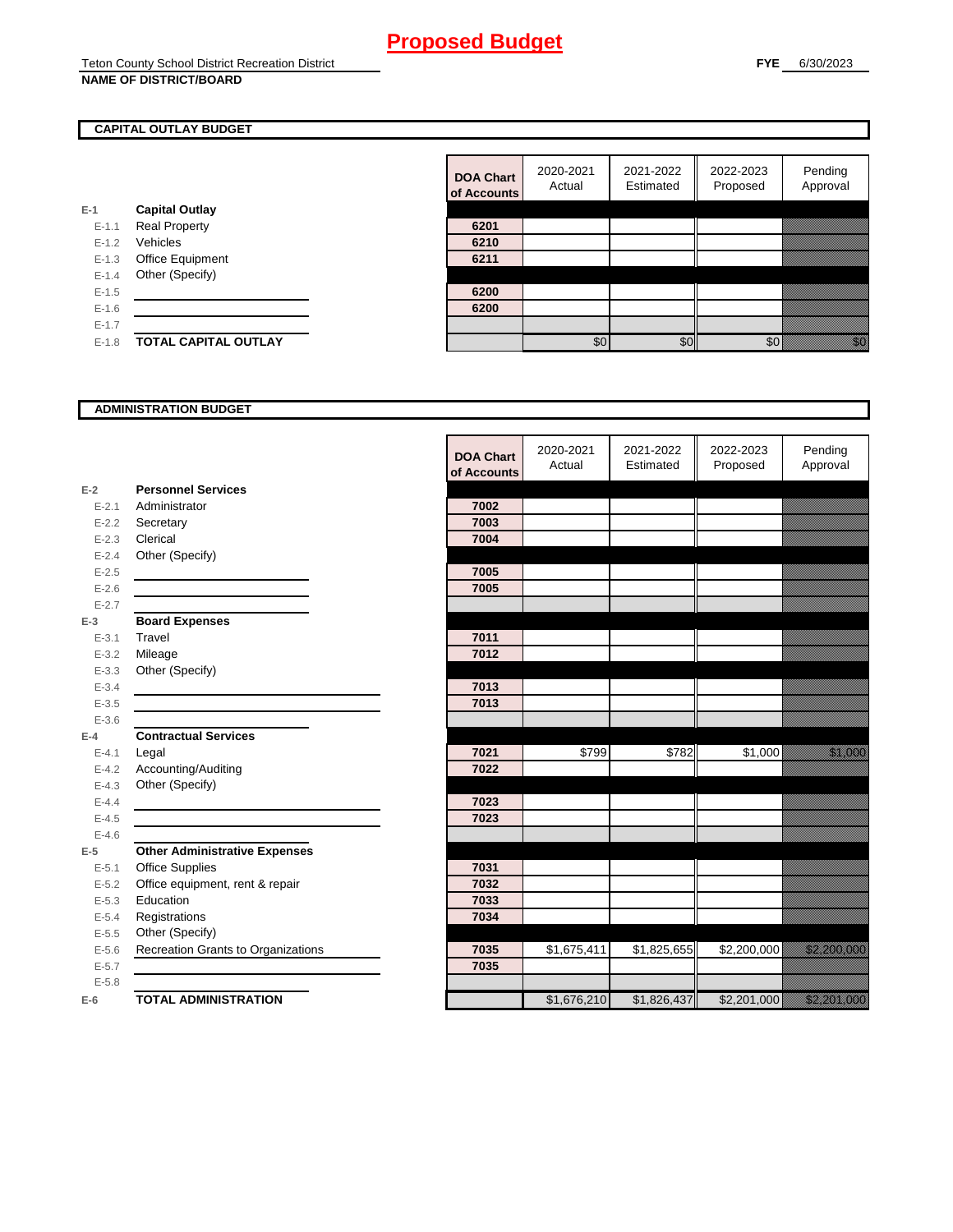Teton County School District Recreation District

## **OPERATIONS BUDGET**

|                        |                                                                                                                      | <b>DOA Chart</b><br>of Accounts | 2020-2021<br>Actual | 2021-2022<br>Estimated | 2022-2023<br>Proposed | Pending<br>Approval |
|------------------------|----------------------------------------------------------------------------------------------------------------------|---------------------------------|---------------------|------------------------|-----------------------|---------------------|
| $E-7$                  | <b>Personnel Services</b>                                                                                            |                                 |                     |                        |                       |                     |
| $E - 7.1$              | Wages--Operations                                                                                                    | 7202                            |                     |                        |                       |                     |
| $E - 7.2$              | Service Contracts                                                                                                    | 7203                            |                     |                        |                       |                     |
| $E - 7.3$              | Other (Specify)                                                                                                      |                                 |                     |                        |                       |                     |
| $E - 7.4$              |                                                                                                                      | 7204                            |                     |                        |                       |                     |
| $E - 7.5$              |                                                                                                                      | 7204                            |                     |                        |                       |                     |
| $E - 7.6$              |                                                                                                                      |                                 |                     |                        |                       |                     |
| $E-8$                  | <b>Travel</b>                                                                                                        |                                 |                     |                        |                       |                     |
| $E - 8.1$              | Mileage                                                                                                              | 7211                            |                     |                        |                       |                     |
| $E - 8.2$              | Other (Specify)                                                                                                      |                                 |                     |                        |                       |                     |
| $E - 8.3$<br>$E - 8.4$ |                                                                                                                      | 7212<br>7212                    |                     |                        |                       |                     |
| $E - 8.5$              |                                                                                                                      |                                 |                     |                        |                       |                     |
| $E-9$                  | <b>Operating supplies (List)</b>                                                                                     |                                 |                     |                        |                       |                     |
| $E - 9.1$              |                                                                                                                      | 7220                            |                     |                        |                       |                     |
| $E - 9.2$              |                                                                                                                      | 7220                            |                     |                        |                       |                     |
| $E - 9.3$              |                                                                                                                      | 7220                            |                     |                        |                       |                     |
| $E - 9.4$              |                                                                                                                      | 7220                            |                     |                        |                       |                     |
| $E-9.5$                |                                                                                                                      |                                 |                     |                        |                       |                     |
| $E-10$                 | <b>Program Services (List)</b>                                                                                       |                                 |                     |                        |                       |                     |
| $E-10.1$               |                                                                                                                      | 7230                            |                     |                        |                       |                     |
| $E-10.2$               |                                                                                                                      | 7230                            |                     |                        |                       |                     |
| $E-10.3$               |                                                                                                                      | 7230                            |                     |                        |                       |                     |
| $E-10.4$               |                                                                                                                      | 7230                            |                     |                        |                       |                     |
| $E-10.5$               |                                                                                                                      |                                 |                     |                        |                       |                     |
| $E-11$                 | <b>Contractual Arrangements (List)</b>                                                                               |                                 |                     |                        |                       |                     |
| $E-11.1$               |                                                                                                                      | 7400                            |                     |                        |                       |                     |
| $E-11.2$               |                                                                                                                      | 7400                            |                     |                        |                       |                     |
| $E-11.3$               |                                                                                                                      | 7400                            |                     |                        |                       |                     |
| $E-11.4$               | <u> 1980 - Johann Barnett, fransk politik (d. 1980)</u>                                                              | 7400                            |                     |                        |                       |                     |
| $E-11.5$               |                                                                                                                      |                                 |                     |                        |                       |                     |
| $E-12$                 | <b>Other operations (Specify)</b>                                                                                    |                                 |                     |                        |                       |                     |
| $E-12.1$               |                                                                                                                      | 7450                            |                     |                        |                       |                     |
| $E-12.2$               |                                                                                                                      | 7450                            |                     |                        |                       |                     |
| $E-12.3$               | <u> 1980 - Johann Barn, mars ann an t-Amhain Aonaich an t-Aonaich an t-Aonaich ann an t-Aonaich ann an t-Aonaich</u> | 7450                            |                     |                        |                       |                     |
| $E-12.4$               |                                                                                                                      | 7450                            |                     |                        |                       |                     |
| $E-12.5$               |                                                                                                                      |                                 |                     |                        |                       |                     |
| $E-13$                 | <b>TOTAL OPERATIONS</b>                                                                                              |                                 | $\overline{30}$     | \$0                    | \$0                   | eria<br>Ma          |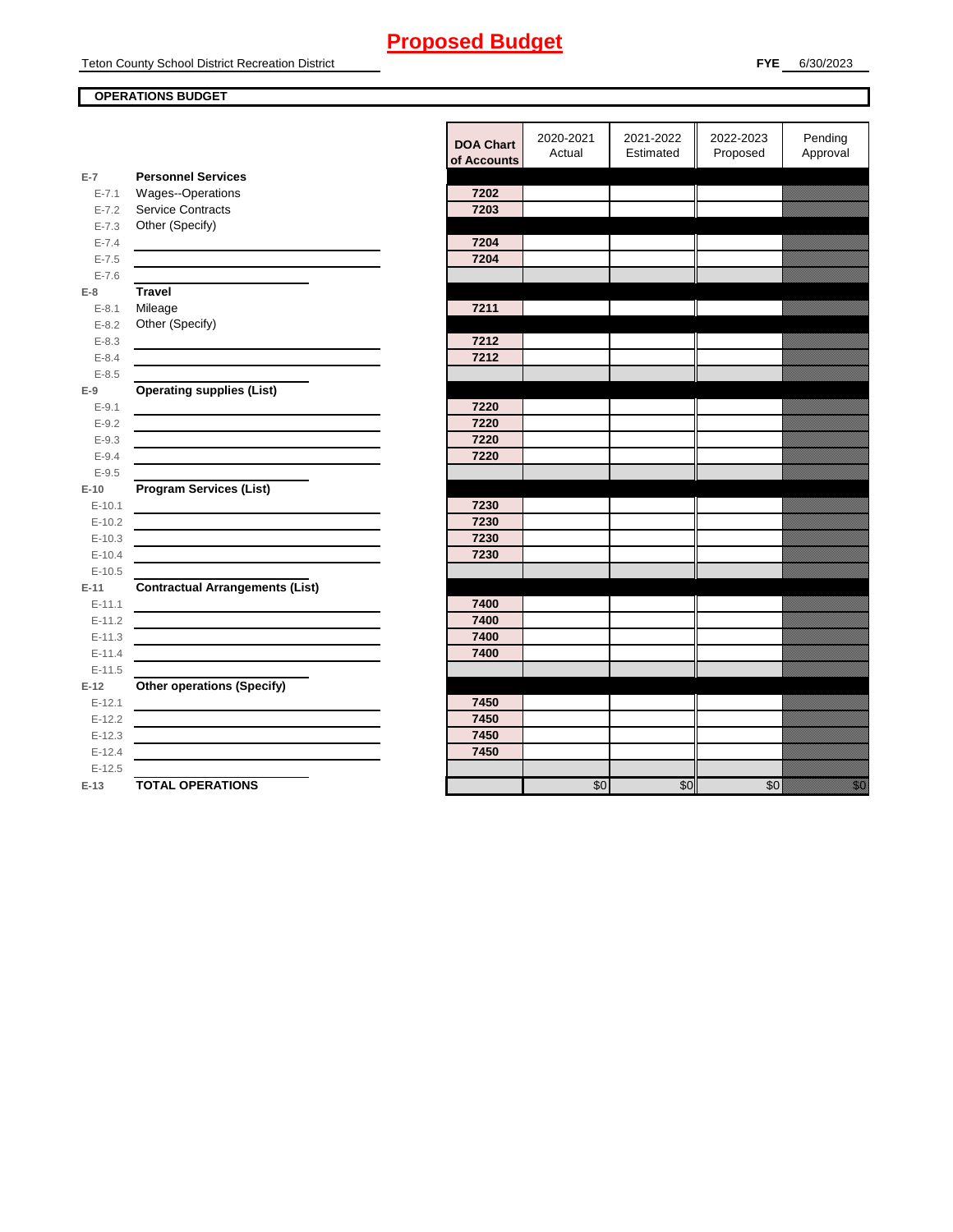Teton County School District Recreation District

#### **INDIRECT COSTS BUDGET**

|          |                              | <b>DOA Chart</b><br>of Accounts | 2020-2021<br>Actual | 2021-2022<br>Estimated | 2022-2023<br>Proposed | Pending<br>Approval                                                                                                                                                                                                            |
|----------|------------------------------|---------------------------------|---------------------|------------------------|-----------------------|--------------------------------------------------------------------------------------------------------------------------------------------------------------------------------------------------------------------------------|
| $E-14$   | Insurance                    |                                 |                     |                        |                       |                                                                                                                                                                                                                                |
| $E-14.1$ | Liability                    | 7502                            |                     |                        |                       |                                                                                                                                                                                                                                |
| $E-14.2$ | Buildings and vehicles       | 7503                            |                     |                        |                       |                                                                                                                                                                                                                                |
| $E-14.3$ | Equipment                    | 7504                            |                     |                        |                       |                                                                                                                                                                                                                                |
| $E-14.4$ | Other (Specify)              |                                 |                     |                        |                       |                                                                                                                                                                                                                                |
| $E-14.5$ |                              | 7505                            |                     |                        |                       |                                                                                                                                                                                                                                |
| $E-14.6$ |                              | 7505                            |                     |                        |                       |                                                                                                                                                                                                                                |
| $E-14.7$ |                              |                                 |                     |                        |                       |                                                                                                                                                                                                                                |
| $E-15$   | Indirect payroll costs:      |                                 |                     |                        |                       |                                                                                                                                                                                                                                |
| $E-15.1$ | FICA (Social Security) taxes | 7511                            |                     |                        |                       |                                                                                                                                                                                                                                |
| $E-15.2$ | <b>Workers Compensation</b>  | 7512                            |                     |                        |                       |                                                                                                                                                                                                                                |
| $E-15.3$ | <b>Unemployment Taxes</b>    | 7513                            |                     |                        |                       |                                                                                                                                                                                                                                |
| $E-15.4$ | Retirement                   | 7514                            |                     |                        |                       |                                                                                                                                                                                                                                |
| $E-15.5$ | Health Insurance             | 7515                            |                     |                        |                       |                                                                                                                                                                                                                                |
| $E-15.6$ | Other (Specify)              |                                 |                     |                        |                       |                                                                                                                                                                                                                                |
| $E-15.7$ |                              | 7516                            |                     |                        |                       |                                                                                                                                                                                                                                |
| $E-15.8$ |                              | 7516                            |                     |                        |                       |                                                                                                                                                                                                                                |
| $E-15.9$ |                              |                                 |                     |                        |                       |                                                                                                                                                                                                                                |
|          |                              |                                 |                     |                        |                       |                                                                                                                                                                                                                                |
| $E-17$   | <b>TOTAL INDIRECT COSTS</b>  |                                 | \$0                 | \$0                    | \$0                   | en de la familie de la familie de la familie de la familie de la familie de la familie de la familie de la fa<br>Concelho de la familie de la familie de la familie de la familie de la familie de la familie de la familie de |

## **DEBT SERVICE BUDGET**

| <b>DOA Chart</b><br>of Accounts | 2020-2021<br>Actual | 2021-2022<br>Estimated | 2022-2023<br>Proposed | Pending<br>Approval |
|---------------------------------|---------------------|------------------------|-----------------------|---------------------|
|                                 |                     |                        |                       |                     |
| 6401                            |                     |                        |                       |                     |
| 6410                            |                     |                        |                       |                     |
| 6420                            |                     |                        |                       |                     |
|                                 |                     |                        |                       |                     |

**D-1 Debt Service**

D-1.1 Principal

D-1.2 **Interest** 

D-1.3 **Fees** 

**D-2 TOTAL DEBT SERVICE**